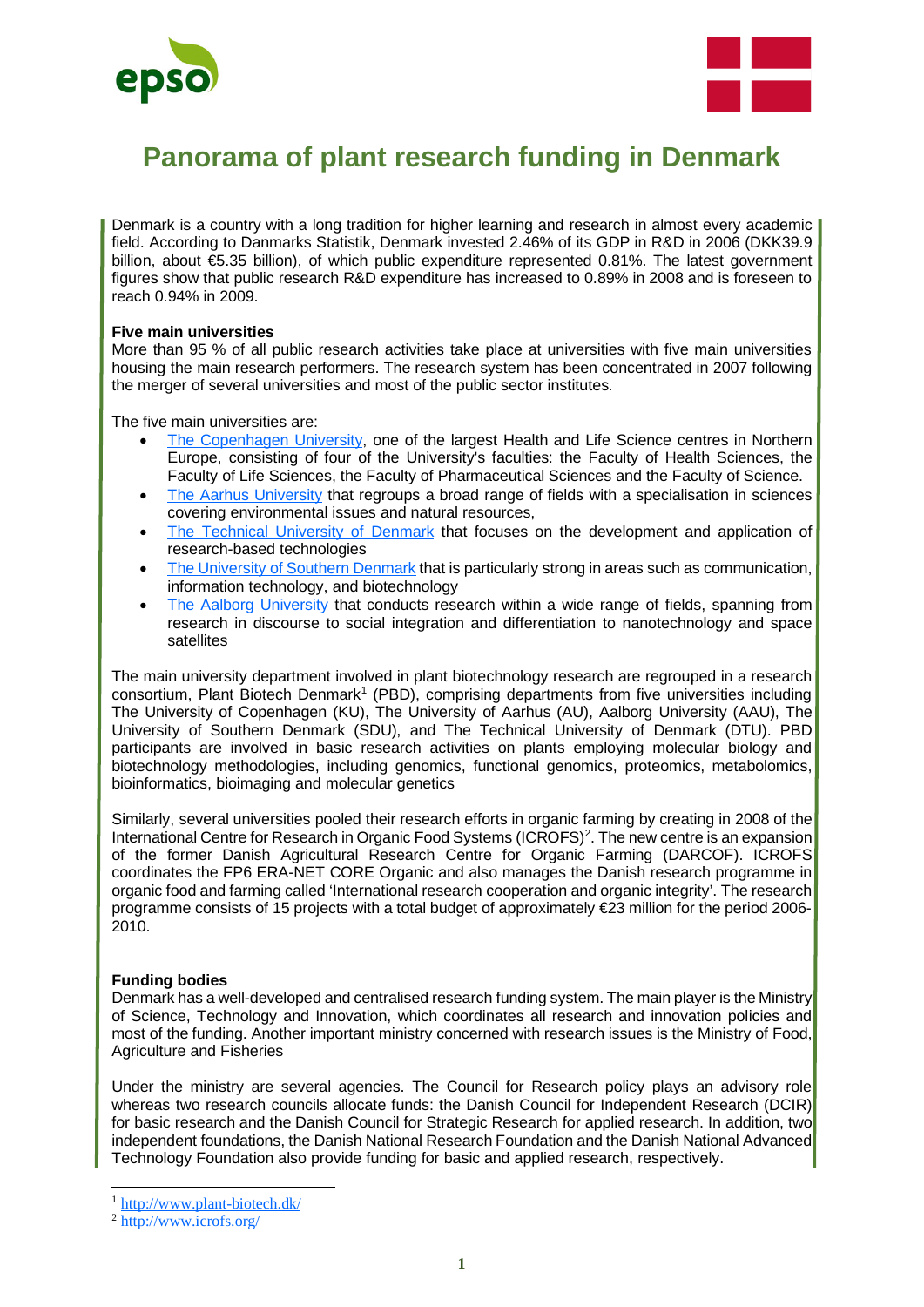The funding to academia and other organisations that conduct fundamental research not earmarked for specific thematic priorities is either transferred to the universities directly or channeled through DCIR. In 2005, the higher education institutions received 74.3% of the total government funding of R&D (Eurostat). The Council supports research projects (competitive funding) based on the research initiatives of the researchers themselves.

The business sector gives little funding to Danish public research institutions. In 2005, only 2.4% of the R&D performed in the higher education sector was funded by the business sector.

# **Funding from the Danish Council for Independent Research (DCIR)**

With a total budget of DKK1155.6 million (about €155.2 million) in 2008, DCIR is the main funding source for independent research projects carried out at Danish universities. This umbrella organisation regroups five scientific research councils, with the Natural Sciences Research Council being the most relevant to plant scientists.

DCIR runs typically two grant rounds per year, with deadlines for application in March and September. Grant allocation follows a bottom-up approach. Funding are provided for research projects (one to three years with a budget of DKK 1.5 to 4 million) and for postdoctoral grants for one to three years. The application guidelines clearly state that "if you are a foreign citizen or a Danish citizen employed outside Denmark, you may also apply for funding, but in all cases, the assessment of your proposal will be based on the extent to which the project applied for promotes/strengthens Danish research." Up to 20% of applicants are non-Danish citizens – most are administered by Danish institutions.

# **Funding from the Danish Council for Strategic Research** (DCSR)

DCSR supports strategic and policy-oriented research ("targeted" research) through various instruments supporting new research trends and initiatives that help strengthen strategic research. For example, in 2006, the Council allocated DKK420 million (€56.34 million) to ten 'Innovation Accelerating Research Platforms', among which €1.41m to the 'Systematised sustainable energy' platform and €3.49m to the 'Biological production from renewable resources' platform.

The current thematic priorities are: sustainable energy production and use of energy; food, nutrition and health; nanotechnology, biotechnology and ICT. In 2008, the Council's budget was DKK818.1 million (about €109.8 million). It is foreseen that the Council will offer more than DKK1 billion grants in 2009.

# **Other funding sources for plant scientists**

In 2005, the directorate for Food, Fisheries and Agriculture launched the DKK73 million (about €9.81 million) programme "The future food sector: research activities that strengthen a competitive, a sustainable and a quality and consumption oriented food production sector", which targets three areas: food quality, food safety and aquaculture. The programme, which runs until end 2009, also focuses on the utilisation of the potentials of new technologies.

The Danish Ministry of Food, Agriculture and Fisheries is coordinating the ICT-AGRI ERA-NET, which started on 1 May 2009 and will run for 51 months. The consortium behind the project comprises 18 partners from 20 countries. The first coordinated call is expected to be launched in 2010.

In 2006, the Carlsberg Foundation allocated about €22.06m (DKK164m) for research projects, mainly directed at early-stage researchers (postdoctoral research grants), in areas such as molecular diversity and climate change. The foundation also allocates ten PhD fellowships per year to students at science faculties in Danish Universities, who are preparing their final thesis in chemistry, biochemistry or biotechnology.

The Lundbeck Foundation provides grants for research projects, five-year professorships (€0.67m or DKK5m each), and five-year grants for young researchers (about €1.34m or DKK10m each). In 2007 the Lundbeck Foundation is going to allocate about €38.26m (DKK285m) to research projects in health and natural sciences.

# **Additional sources of funding for PhD students and postdocs**

Most universities offer scholarships for PhD studies. For example, the Faculty of Science at the Copenhagen University offers a number of fully funded PhD scholarships<sup>[3](#page-1-0)</sup>. Applications for these scholarships are due twice a year, usually mid-February and mid-August. The next deadline for

<span id="page-1-0"></span><sup>3</sup> [http://www.science.ku.dk/phd/applying/fundings/current\\_scholarships/](http://www.science.ku.dk/phd/applying/fundings/current_scholarships/)